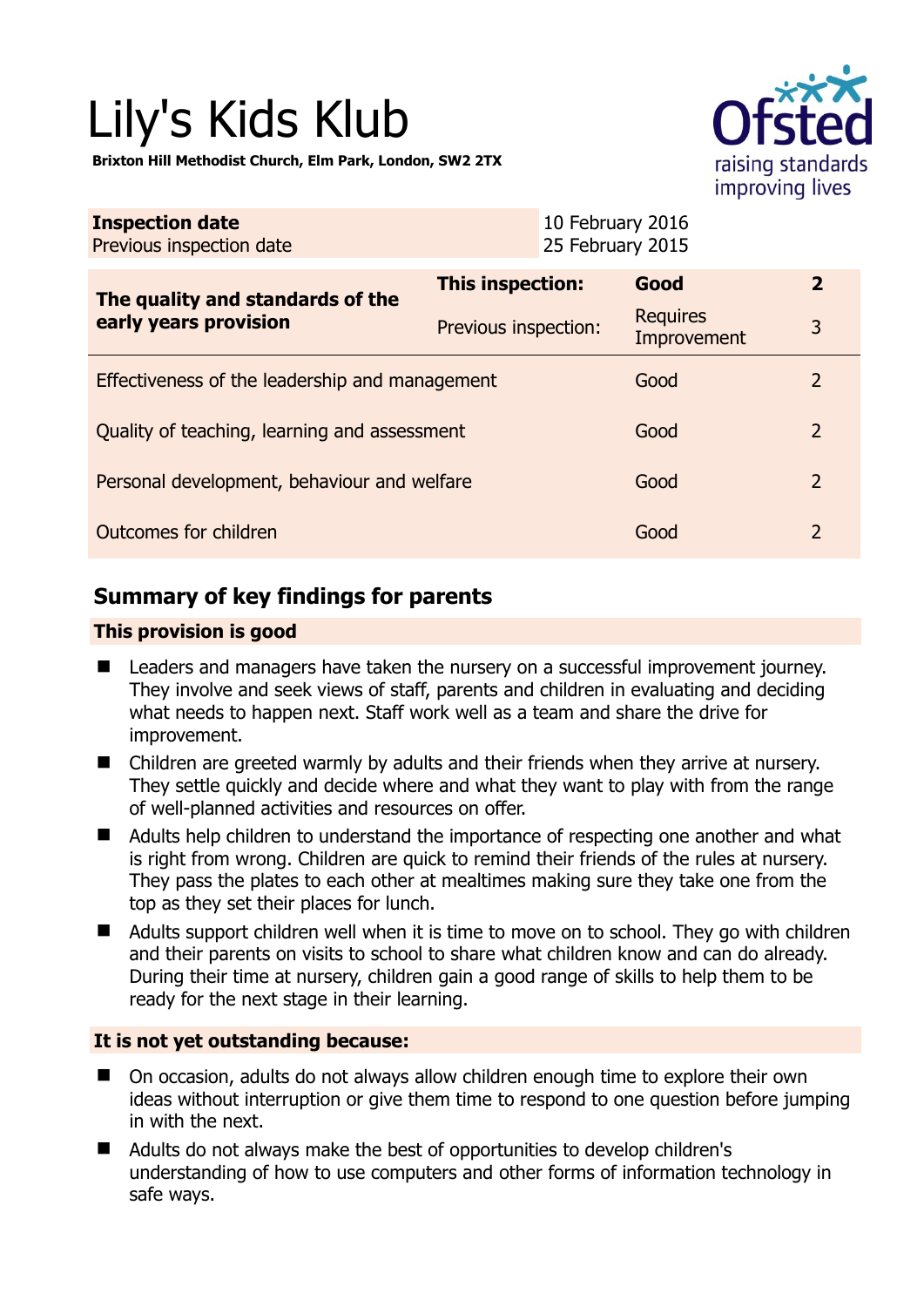# **What the setting needs to do to improve further**

## **To further improve the quality of the early years provision the provider should:**

- help children to have a more secure understanding of how to keep themselves safe when using the computer and other forms of information technology
- continue to enhance the system to monitor the quality of staff practice so teaching is consistently of a very high quality, such as making sure children are always given time to respond to questions and adults know when to stand back and not interrupt children's play.

## **Inspection activities**

- The inspector observed activities both inside and outdoors.
- The inspector spoke with staff and children at appropriate times during the day and held discussions with the provider, who is also the manager and the deputy manager.
- The inspector carried out two joint observations with the deputy manager who has responsibility for learning and development across the nursery.
- The inspector took account of views of parents spoken to on the day of inspection.
- The inspector looked at children's records, planning documentation, information about the nursery's self-evaluation, evidence of suitability of staff and a range of other documentation, including policies and procedures.

## **Inspector**

Wendy Ratcliff HMI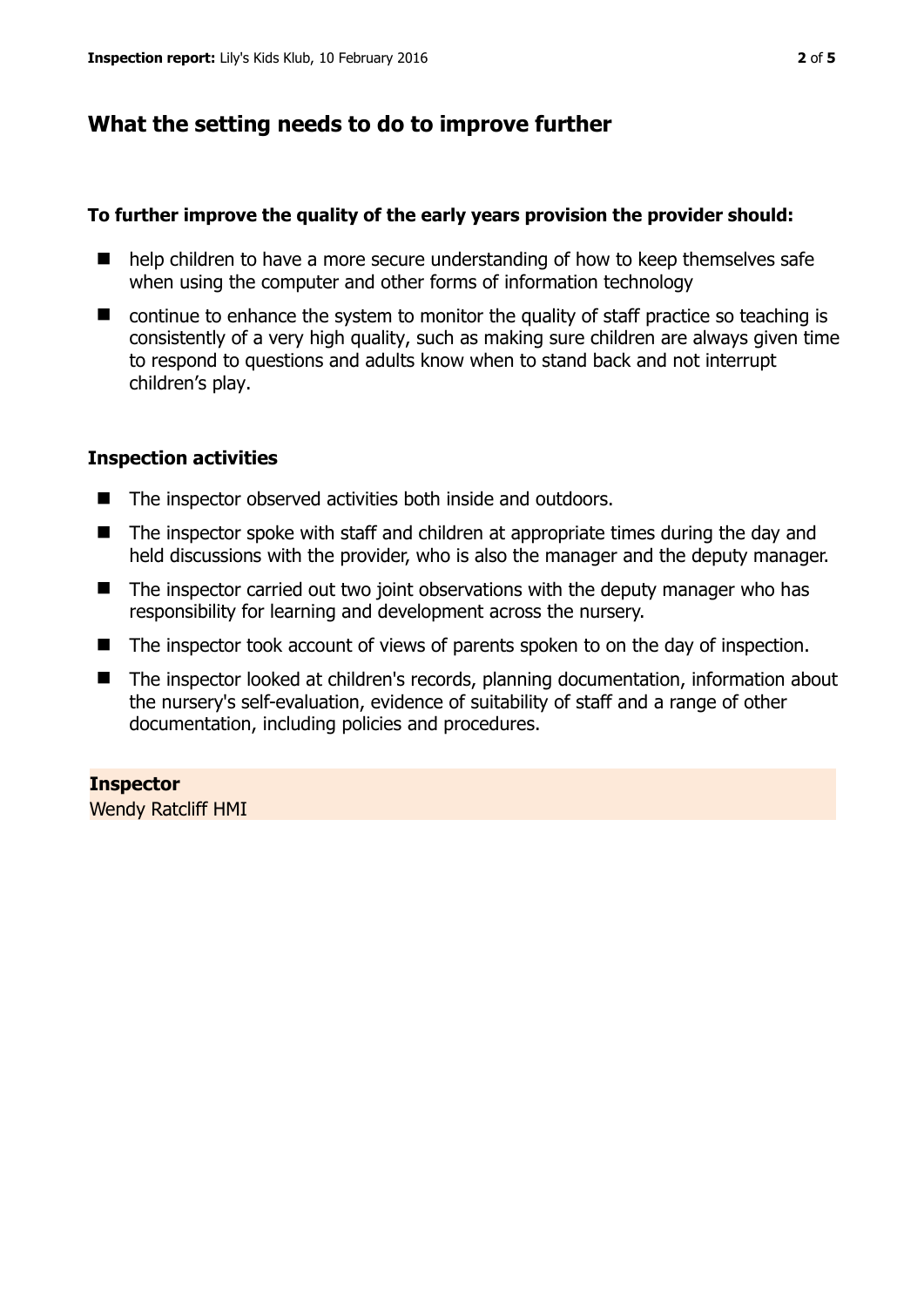## **Inspection findings**

### **Effectiveness of the leadership and management is good**

Leaders and managers continue to implement systems to monitor and improve the quality of practice. A workshop on observing, assessing and planning for children's learning has helped staff understand how to use information from observations to plan what needs to happen next. As a result, staff capture children's interests in the activities they provide and children make good progress in their learning. Managers encourage staff to take responsibility for their own professional development, for example, by searching for relevant courses on the local authority training list. Safeguarding is effective. Policies and procedures clearly detail adults' roles and responsibilities in keeping children safe. Staff ensure their knowledge is up to date and consider issues that may affect children's wellbeing. The nursery uses a variety of ways to fully engage parents in nursery life. Staff invite children to bring their 'dads' to nursery to help with planting outdoors and provide guidance, such as 'Parent Power' to help parents to support learning at home.

#### **Quality of teaching, learning and assessment is good**

Older children use their imaginations well as they play in the doctor's surgery. Adults recite numbers in Spanish as they telephone the surgery to make an appointment. Children answer calls, make notes and confirm the time of available appointments. Adults support children's communication skills well. They introduce new words and help younger children to say words correctly. At snack time adults say they hear something 'crunching'. Younger children respond quickly and let the adult know they can hear the apple 'crunching' as they take a bite. This time is used well to help children recall and share their own experiences, such as going to the market to buy fruit. This helps children to gain an understanding of what makes them unique. However, adults sometimes step in too soon with another question before giving children enough time to answer.

#### **Personal development, behaviour and welfare are good**

Adults help children know how to keep themselves and others safe as they involve them in identifying risks in the environment. Children know how to check their friends are not too close when they use sticks in their play outdoors. Adults have not extended this practice further to make sure children have a more secure understanding of how to stay safe when using the computer online. Children are very familiar with the routine of the day and develop their independence skills well. At the end of the day, children arrive at the setting from a number of different schools. Adults involve them in deciding what happens after school, including building on their ideas, such as designing a poetry corner.

#### **Outcomes for children are good**

Children are enthusiastic and inquisitive learners who gain a good understanding of the world around them. Older children engage in lively discussion as they talk about what they learn. They make links between what plants need to grow and favourite stories. They think about how the beans, they planted need to grow taller and taller before Jack can climb the beanstalk. Leaders and managers keep a close check on the progress of individuals and groups of children, including those who speak English as an additional language, to make sure they are working at levels typical for their age.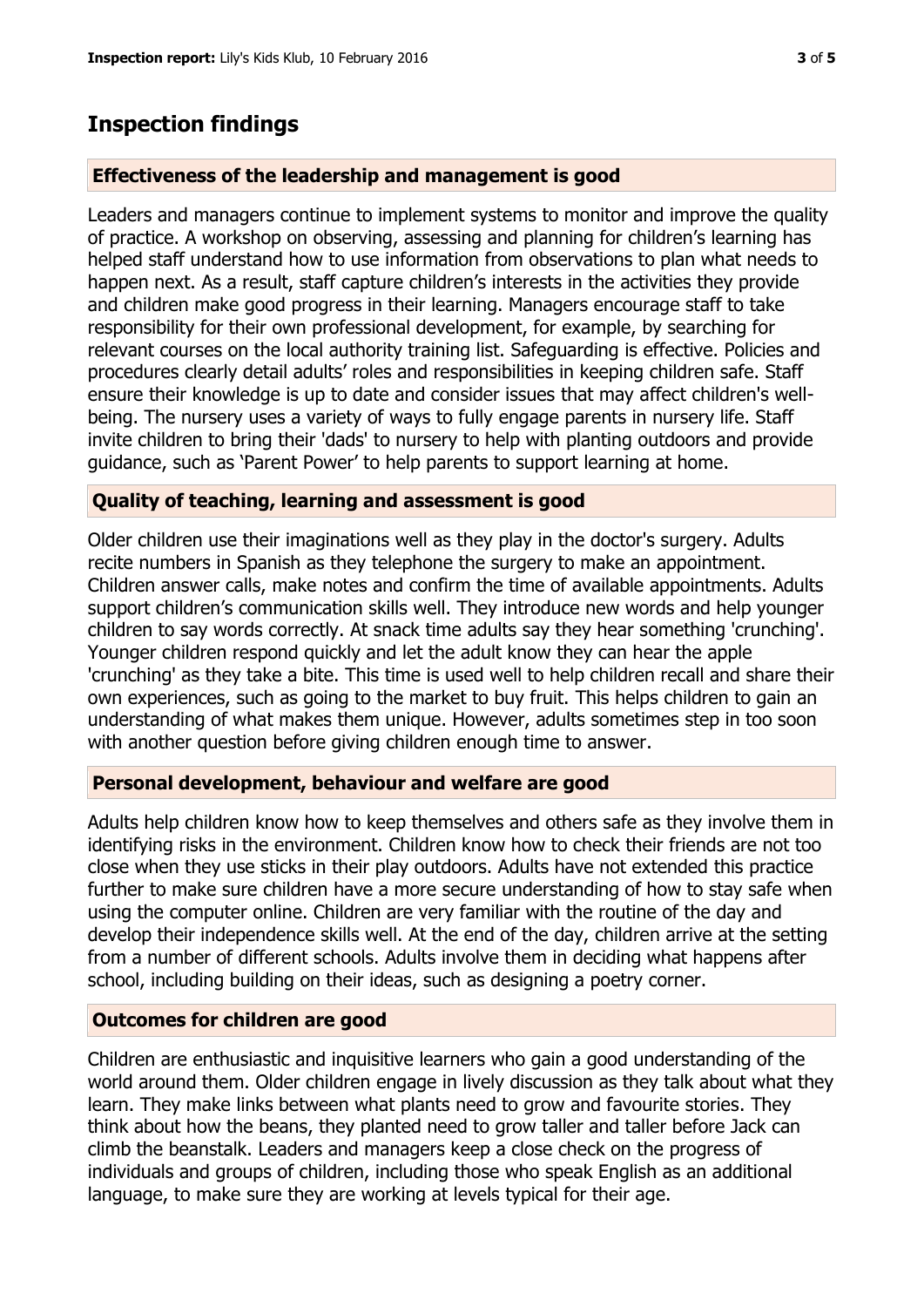## **Setting details**

| Unique reference number       | EY444175                                                                             |  |
|-------------------------------|--------------------------------------------------------------------------------------|--|
| <b>Local authority</b>        | Lambeth                                                                              |  |
| <b>Inspection number</b>      | 1032287                                                                              |  |
| <b>Type of provision</b>      | Full-time provision                                                                  |  |
| Day care type                 | Childcare - Non-Domestic                                                             |  |
| <b>Registers</b>              | Early Years Register, Compulsory Childcare<br>Register, Voluntary Childcare Register |  |
| <b>Age range of children</b>  | $2 - 8$                                                                              |  |
| <b>Total number of places</b> | 61                                                                                   |  |
| Number of children on roll    | 59                                                                                   |  |
| <b>Name of provider</b>       | Lily's Kids Klub Limited                                                             |  |
| Date of previous inspection   | 25 February 2015                                                                     |  |
| <b>Telephone number</b>       | 02086748678                                                                          |  |

Lily's Kids Klub is a privately owned facility which re-registered in 2012. It is one of two settings owned by the same provider. The setting is open Monday to Friday from 8am to 6pm for 50 weeks of the year. The setting offers full day care nursery for children in the early years and also operates a breakfast club, afterschool club and holiday play scheme. The setting supports children who speak English as an additional language. The setting employs 17 members of staff, 11 staff hold appropriate early years or play-work qualifications at level 2 and above.

This inspection was carried out by Ofsted under sections 49 and 50 of the Childcare Act 2006 on the quality and standards of provision that is registered on the Early Years Register. The registered person must ensure that this provision complies with the statutory framework for children's learning, development and care, known as the Early Years Foundation Stage.

Any complaints about the inspection or the report should be made following the procedures set out in the guidance 'Complaints procedure: raising concerns and making complaints about Ofsted', which is available from Ofsted's website: www.gov.uk/government/organisations/ofsted. If you would like Ofsted to send you a copy of the guidance, please telephone 0300 123 4234, or email enquiries@ofsted.gov.uk.